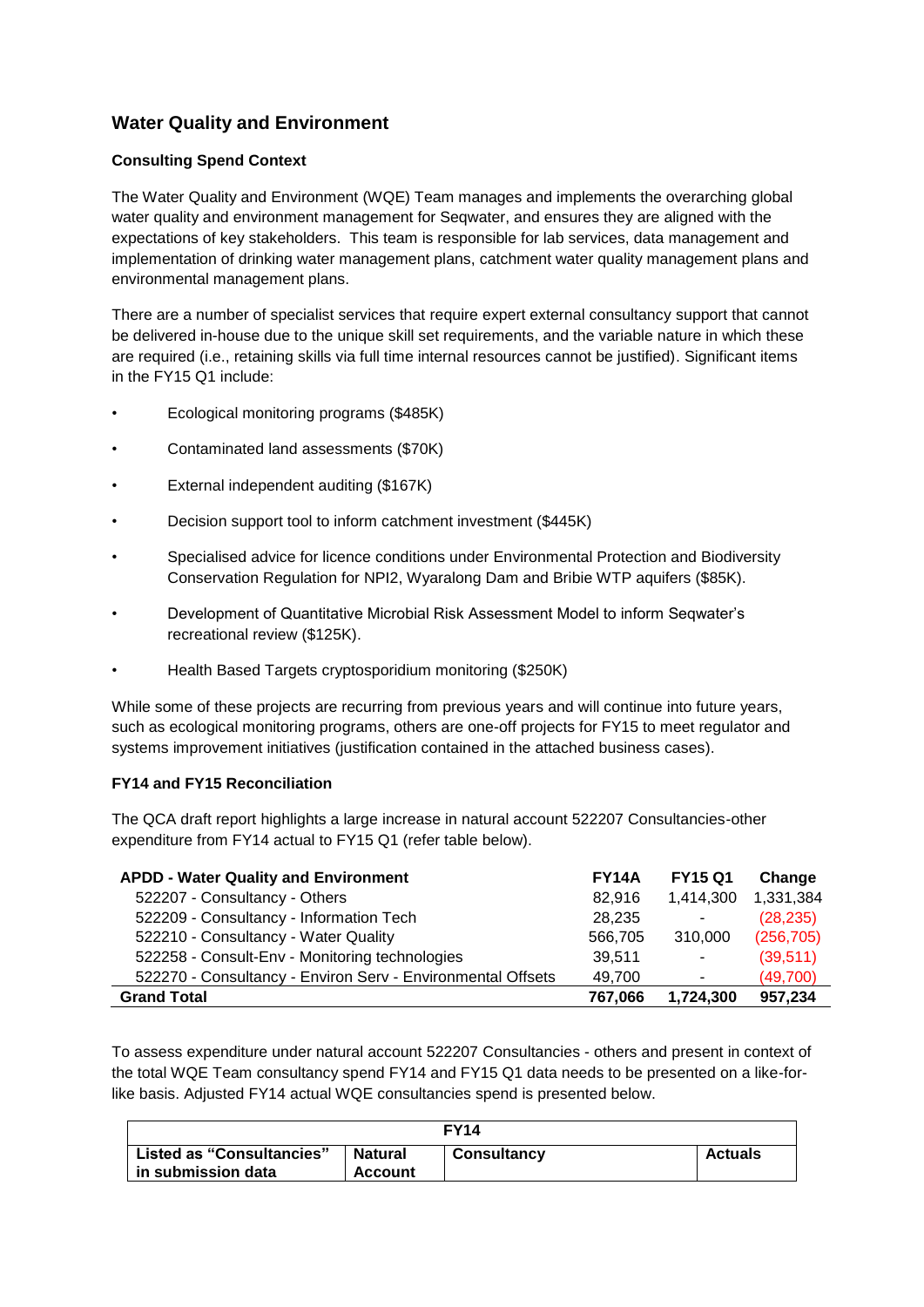| <b>FY14</b>                                            |                                  |                                                          |                |
|--------------------------------------------------------|----------------------------------|----------------------------------------------------------|----------------|
| <b>Listed as "Consultancies"</b><br>in submission data | <b>Natural</b><br><b>Account</b> | <b>Consultancy</b>                                       | <b>Actuals</b> |
| yes                                                    | 522207                           | Consultancies - others                                   | \$82,915       |
| yes                                                    | 522209                           | Information technology                                   | \$28,235       |
| yes                                                    | 522210                           | <b>Water Quality</b>                                     | \$566,704      |
| yes                                                    | 522258                           | Monitoring technologies                                  | \$39,510       |
| yes                                                    | 522270                           | <b>Environmental offsets</b>                             | \$49,700       |
| <b>Total Consultancies</b>                             |                                  |                                                          | \$767,066      |
|                                                        |                                  |                                                          |                |
| no                                                     | 522263                           | Fauna Monitoring                                         | \$2,945        |
| no                                                     | 522048                           | Compliance auditing                                      | \$234,686      |
| no                                                     | 522049                           | Contaminated Land, release and<br><b>Waste Reduction</b> | \$189,704      |
| no                                                     | 522050                           | <b>Terrestrial Ecology</b>                               | \$82,320       |
| no                                                     | 522052                           | <b>Environmental Impact</b><br>Assessment                | \$5,524        |
| no                                                     | 522054                           | <b>Compliance Environmental</b><br>Monitoring            | \$39,919       |
| no                                                     | 522075                           | Process Improvement                                      | \$10,031       |
| <b>Total</b>                                           |                                  |                                                          | \$565,131      |
|                                                        |                                  |                                                          |                |
| <b>Total Consultancies</b>                             |                                  |                                                          | \$1,332,197    |

The table above demonstrates that only five of the 12 natural accounts were specifically labelled as consultancies and \$565,131 worth of consultancies were not allocated to these natural accounts. These additional natural accounts are shown in the table above. This equates to the actual consultancy spend in FY14 as \$1,332,197 and therefore should be used as the basis of comparing the FY15 Q1 forecast.

# **FY15 Q1**

The table below shows the WQE Team consultancy breakdown by activity/project for the FY15 Q1 forecast. All but one of these consultancies is allocated to natural account 522207-Consultanciesothers in the FY15 Q1 forecast, with the exception being \$310,000 under natural account 522210*-* Consultancies-Water Quality.

| FY15 Q1 Forecast                        |           |
|-----------------------------------------|-----------|
| Auditing                                | \$35,000  |
| Drinking water chemical risk assessment | \$25,000  |
| Risk assessments                        | \$15,000  |
| Decision support tool                   | \$365,000 |
| Investigations                          | \$70,000  |
| Proficiency testing program             | \$50,000  |
| <b>Technical Support</b>                | \$55,000  |
| Compliance systems                      | \$10,000  |
| <b>Environmental Management systems</b> | \$10,000  |
| <b>External Auditing</b>                | \$147,500 |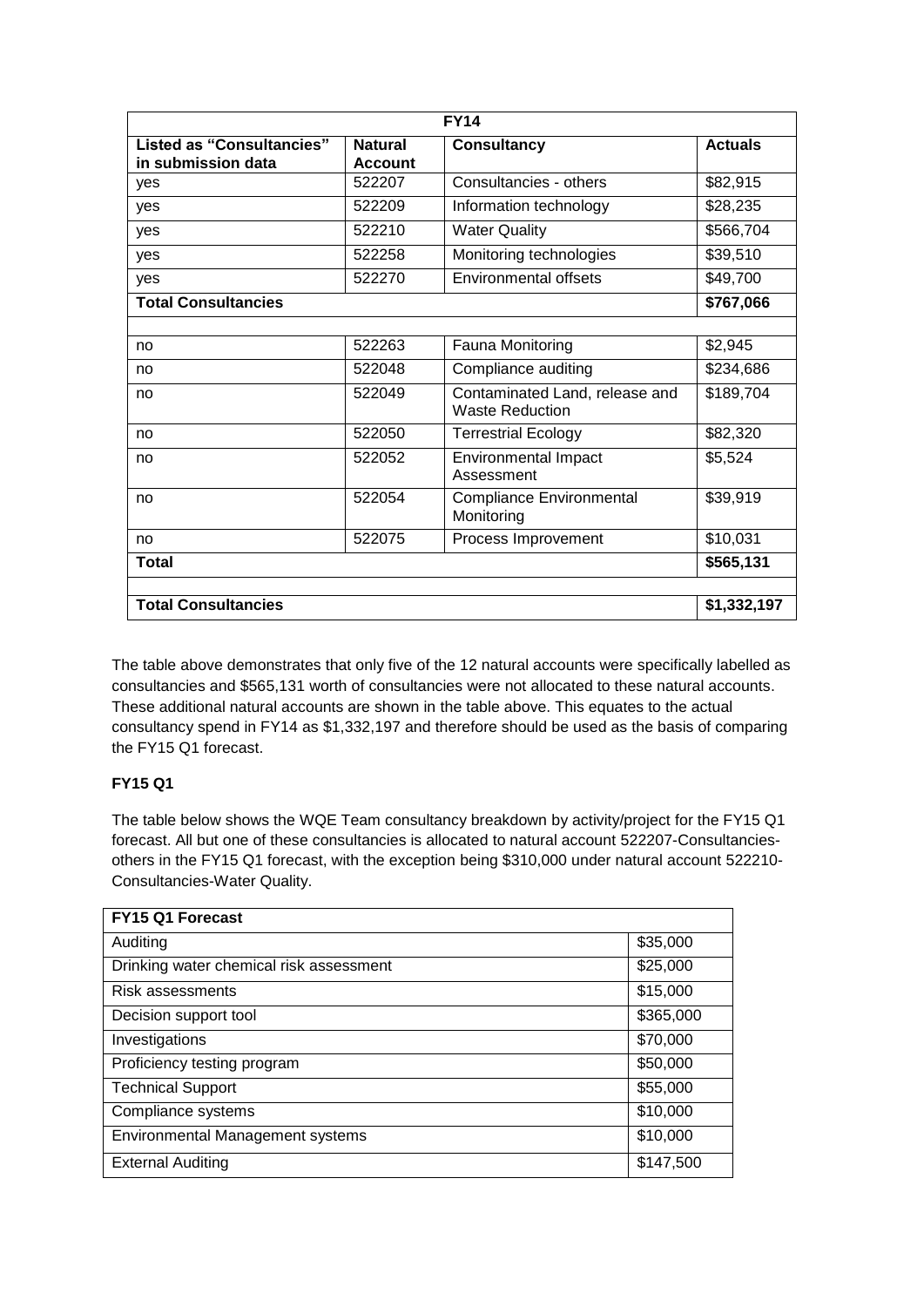| <b>Environment Project Support</b>                       | \$55,000    |
|----------------------------------------------------------|-------------|
| <b>Ecological Monitoring</b>                             | \$384,800   |
| Waste Management Plan Development                        | \$50,000    |
| <b>Contaminated Land Assessment</b>                      | \$70,000    |
| <b>Environmental Education program</b>                   | \$30,000    |
| <b>Permits and Amendments</b>                            | \$80,000    |
| BAC testing program                                      | \$22,000    |
| <b>Health Based Targets</b>                              | \$250,000   |
| <b>Total</b>                                             | \$1,724,300 |
|                                                          |             |
| Total natural account 522207-Consultancies-others        | \$1,414,300 |
| Total natural account 522210-Consultancies-Water Quality | \$310,000   |

**Table 2 – Consultancy Budget for FY15 and FY15Q1**

The Health Based Targets Project has been incorrectly reconciled as a Consultancy – others. While it is a 2 year project occurring over FY15 and FY16 it does not involve the engagement of a Consultancy, but is a change to the Water Quality and Environment Monitoring program due to upcoming change in the Australian Drinking Water guidelines. It was simply highlighted as an 'initiative' because a business case was required within Seqwater for justification.

Therefore overall, once accounting for one-off expenditures (HBT) the FY14 actual and FY15 Q1 forecast are similar for the WQE Team. Seqwater has identified additional savings for future years, and has taken advantage of the opportunity presented by the QCA draft report response period to capture these savings (refer last section).

### **FY15 Justification**

Business cases and initiatives have been developed for all of the Major Consultancies outlined in Table 2, with the relevant detail outlined in the attachments referenced in Table 4.

| <b>Consultancy project</b>                 | <b>Driver</b>                                                                                                     | <b>Documentation</b>                                                                                                                                                                                                                                                                                                                                            |
|--------------------------------------------|-------------------------------------------------------------------------------------------------------------------|-----------------------------------------------------------------------------------------------------------------------------------------------------------------------------------------------------------------------------------------------------------------------------------------------------------------------------------------------------------------|
| Auditing                                   | Regulatory requirement to<br>undertake audits of the<br><b>Drinking Water Quality</b><br><b>Management System</b> | Project in development for<br>delivery in FY14Q4, no business<br>case at this stage due to low cost                                                                                                                                                                                                                                                             |
| Drinking water chemical risk<br>assessment | Informing risk assessment for<br>drinking water quality<br>management plan (DWQMP)                                | Project in development for<br>delivery in FY14Q4, no business<br>case at this stage due to low cost                                                                                                                                                                                                                                                             |
| Risk assessments                           | Informing risk assessment for<br>drinking water quality<br>management plan (DWQMP)                                | Project in development for<br>delivery in FY14Q4, no business<br>case at this stage due to low cost                                                                                                                                                                                                                                                             |
| Decision support Tool                      | Informing capital investment<br>for natural projects. Efficiency<br>and prudency justification.                   | Initiative attached and individual<br>sub-project Business Cases<br>• Initiative Decision Support<br>Tool.docx<br>• Business Case Storage<br>Condition assessment<br>Scorecard 2014 15FY.docx<br>• PROCUREMENT - Signed<br>acknowledgement receipt<br>varying Update Sanitary<br>Survey of ~ GHD Pty Ltd<br>• San Survey BC.docx<br>• WBM Executed Workplan for |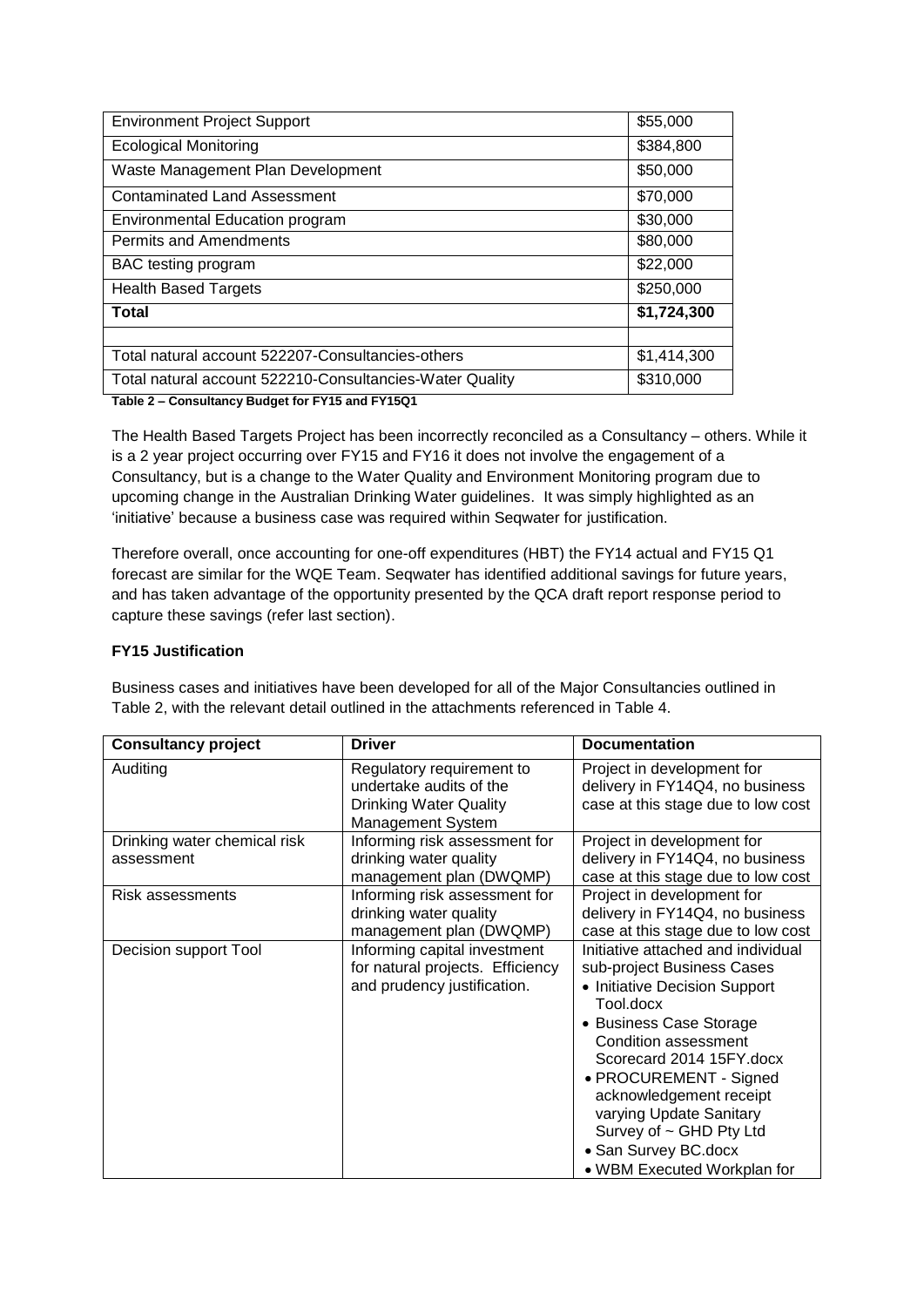| <b>Consultancy project</b>                 | <b>Driver</b>                                                                                                           | <b>Documentation</b>                                                                                                                                                                                                                                                 |
|--------------------------------------------|-------------------------------------------------------------------------------------------------------------------------|----------------------------------------------------------------------------------------------------------------------------------------------------------------------------------------------------------------------------------------------------------------------|
|                                            |                                                                                                                         | Samsonvale QMRA.pdf                                                                                                                                                                                                                                                  |
| Investigations                             | Informing risk assessment for<br>drinking and catchment water<br>quality (Radon and Chemicals<br>in catchment projects) | • Initiative Assessment<br>Submission CWQ<br>Investigations.docx<br>• SCU - Radon 2014 15 FY<br>Scope.docx<br>• Purchase Order 2014 15<br>FY.pdf<br>• Project Scope - Chemicals in<br>Catchments.docx<br>· signed BC_chems in cach.pdf<br>• CiC ACRATS BC final.docx |
| Proficiency testing program                |                                                                                                                         | Project in development for<br>delivery in FY14Q4, no business<br>case at this stage.                                                                                                                                                                                 |
| <b>Technical Support</b>                   |                                                                                                                         | • FULLY SIGNED GU Technical<br>contract dated 28Mar14.pdf<br>Waiver Request Form - GU<br><b>Technical Contract.docx</b>                                                                                                                                              |
| Compliance systems                         | Regulatory (Statement of<br>Obligations)                                                                                | Project in development for<br>delivery in FY14Q4, no business<br>case at this stage due to low cost                                                                                                                                                                  |
| <b>Environmental Management</b><br>systems | Regulatory (Statement of<br>Obligations)                                                                                | Project in development for<br>delivery in FY14Q4, no business<br>case at this stage due to low cost                                                                                                                                                                  |
| <b>External Auditing</b>                   | Regulatory (Statement of<br>Obligations)                                                                                | • Initiative Assessment<br>Submission Env02<br>Environment auditing.docx                                                                                                                                                                                             |
| <b>Environment Project Support</b>         | Regulatory (Statement of<br>Obligations)                                                                                | • Initiative Assessment<br>Submission Env05 Project<br>Environmental Support. docx                                                                                                                                                                                   |
| <b>Ecological Monitoring</b>               | Regulatory requirement                                                                                                  | • Initiative Assessment<br>Submission Env01 Ecological<br>Monitoring.docx<br>• Business case template (minor<br>project) - Wyaralong Dam<br>EEMP Final - signed.docx                                                                                                 |
| Waste Management Plan<br>Development       |                                                                                                                         | • Initiative Assessment<br>Submission Env03 Waste and<br>Contaminated Land.docx                                                                                                                                                                                      |
| Contaminated Land<br>Assessment            |                                                                                                                         | • Initiative Assessment<br>Submission Env03 Waste and<br>Contaminated Land.docx                                                                                                                                                                                      |
| <b>Environmental Education</b><br>program  | Regulatory (Statement of<br>Obligations)                                                                                |                                                                                                                                                                                                                                                                      |
| <b>Permits and Amendments</b>              | Regulatory and efficiency                                                                                               | • Initiative Assessment<br>Submission Env04 Licence<br>and Approval<br>Management.docx                                                                                                                                                                               |
| BAC testing program                        | Efficiency                                                                                                              |                                                                                                                                                                                                                                                                      |
| <b>Health Based Targets</b>                | Efficiency and informing risk                                                                                           | • Business Case Tier 2 Health<br>Based Targets 2014-2016<br>DWQ Shillito 20140912.pdf<br>• DWQ Initiative 14-15 HBT.pdf                                                                                                                                              |

**Table 4 – Consultancy justification and supporting information for FY15**